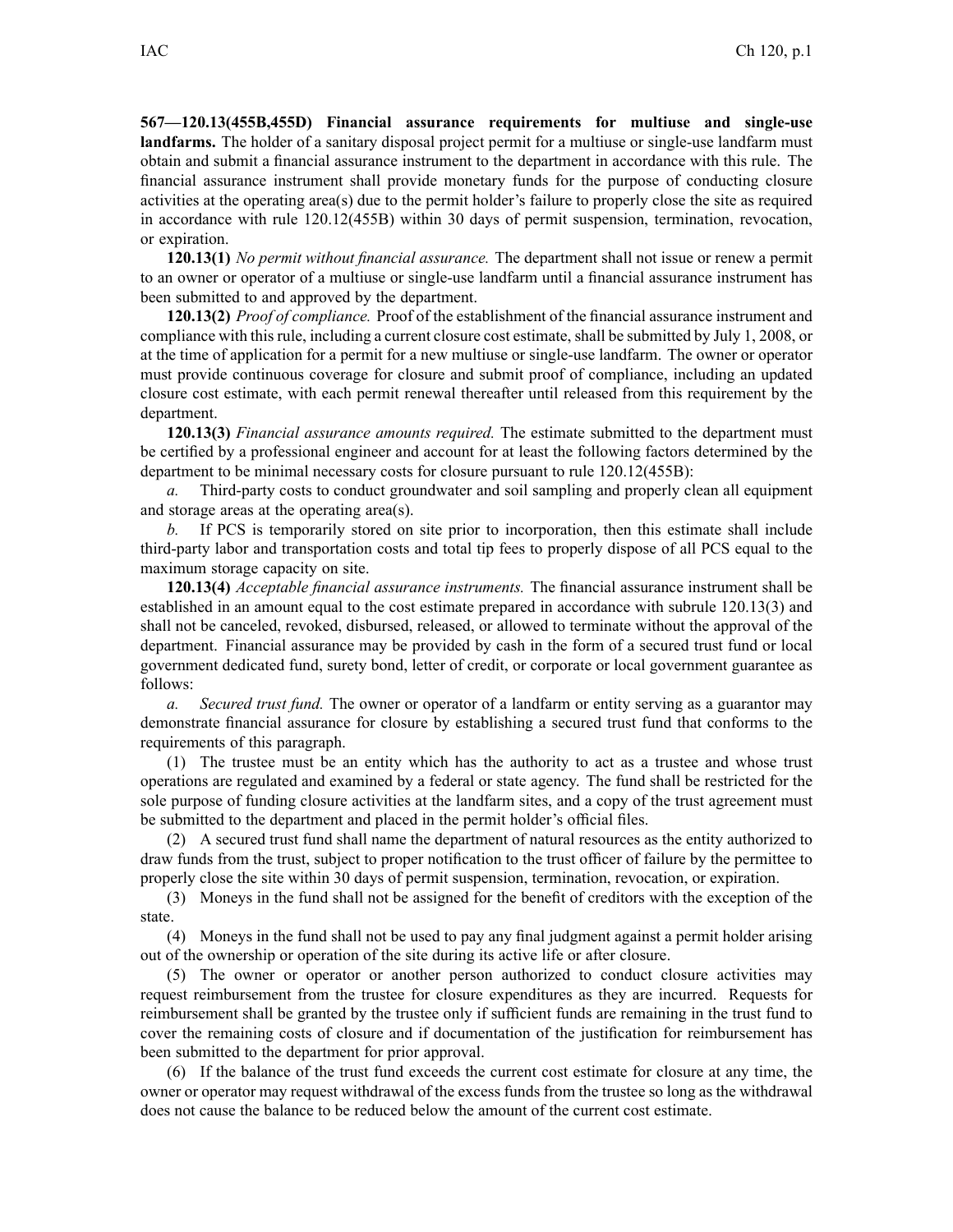*b. Local governmen<sup>t</sup> dedicated fund.* The owner or operator of <sup>a</sup> publicly owned entity permitted to landfarm PCS or <sup>a</sup> local governmen<sup>t</sup> serving as <sup>a</sup> guarantor may demonstrate financial assurance for closure by establishing <sup>a</sup> dedicated fund that conforms to the requirements of this paragraph.

(1) The fund shall be dedicated by state constitutional provision or local governmen<sup>t</sup> statute, charter, ordinance, resolution or order as <sup>a</sup> restricted fund to pay for closure costs arising from the operation of the landfarm site(s).

(2) A copy of the document establishing the dedicated fund must be submitted to the department and placed in the permit holder's official files.

(3) If the balance of the dedicated fund exceeds the current cost estimate for closure at any time, the owner or operator may withdraw excess funds so long as the withdrawal does not cause the balance to be reduced below the amount of the current cost estimate.

*c. Surety bond.* A surety bond must be written by <sup>a</sup> company authorized by the commissioner of insurance to do business in the state. The surety bond shall comply with the following:

(1) The bond shall be in <sup>a</sup> form approved by the commissioner of insurance and shall be payable to the department of natural resources.

(2) The bond shall be specific to <sup>a</sup> particular landfarm owner or operator for the purpose of funding closure in accordance with rule 120.12(455B) and removing any stockpiled PCS that may remain at the site $(s)$  due to the owner's or operator's failure to properly close the site within 30 days of permit suspension, termination, revocation, or expiration.

(3) The owner or operator shall provide the department with <sup>a</sup> statement from the surety with each permit application renewal, noting that the bond is paid and current for the permit period for which the owner or operator has applied for renewal.

*d. Letter of credit.* The issuing institution must be an entity which has the authority to issue letters of credit and whose letter-of-credit operations are regulated and examined by <sup>a</sup> federal or state agency.

(1) The owner or operator must submit to the department <sup>a</sup> copy of the letter of credit and place <sup>a</sup> copy in the permit holder's official files.

(2) A letter from the owner or operator referring to the letter of credit by number, issuing institution, and date, and providing the name and address of the permit holder and the amount of funds assured, must be included with the letter of credit submitted to the department and placed in the permit holder's files.

(3) The letter of credit must be irrevocable and must be issued for <sup>a</sup> period of at least one year. The letter of credit must provide that the expiration date will be automatically extended for <sup>a</sup> period of at least one year unless the issuing institution has canceled the letter of credit by sending notice of cancellation by certified mail to the owner or operator and to the department 90 daysin advance of cancellation. When such notice is provided, the owner or operator shall, within 60 days, provide to the department adequate proof of alternative financial assurance, notice of withdrawal of cancellation, or proof of <sup>a</sup> deposit of <sup>a</sup> sum equal to the amount of the letter of credit into <sup>a</sup> secured trust fund that meets the requirements of paragraph 120.13(4)*"a."* If the owner or operator has not complied with this subrule within the 60-day time period, the issuer of the letter of credit shall deposit <sup>a</sup> sum equal to the amount of the letter of credit into the secured trust fund established by the owner or operator. The provision of funds by the issuer of the letter of credit shall be considered an issuance of <sup>a</sup> loan to the owner or operator, and the terms of that loan shall be governed by the letter of credit or subsequent agreemen<sup>t</sup> between those parties. The state shall not be considered <sup>a</sup> party to this credit transaction.

*e. Corporate guarantee.* An owner or operator may meet the requirements of thisrule by obtaining <sup>a</sup> written guarantee. The guarantor must be the direct or higher-tier paren<sup>t</sup> corporation of the owner or operator, an owner or operator whose paren<sup>t</sup> corporation is also the paren<sup>t</sup> corporation of the owner or operator, or an owner or operator with <sup>a</sup> "substantial business relationship" with the owner or operator.

(1) The terms of the written guarantee must provide that within 30 days of the owner's or operator's failure to perform closure of a landfarm site(s) covered by the guarantee, the guarantor will:

1. Perform closure or pay <sup>a</sup> third party to perform closure as required (performance guarantee);

2. Establish <sup>a</sup> fully funded secured trust fund as specified in paragraph 120.13(4)*"a"* in the name of the owner or operator (payment guarantee); or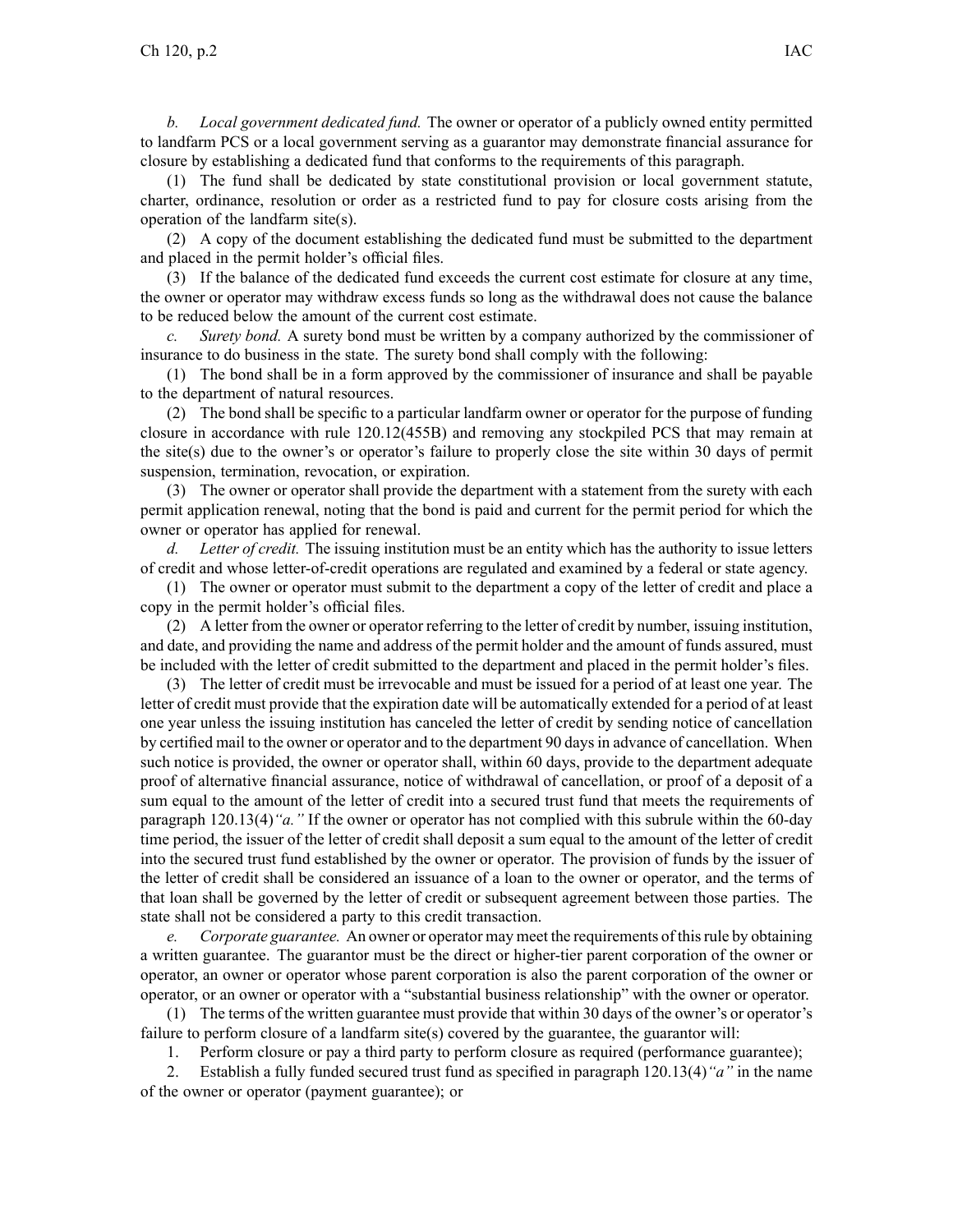3. Establish an alternative financial assurance instrument in the name of the owner or operator as required by this rule.

(2) The guarantor must satisfy one of the following three conditions:

1. A current rating for its senior unsubordinated debt of AAA, AA, A, or BBB as issued by Standard & Poor's or Aaa, Aa, A, or Baa as issued by Moody's; or

2. A ratio of less than 1.5 comparing total liabilities to net worth; or

3. A ratio of greater than 0.10 comparing the sum of net income plus depreciation, depletion and amortization, minus \$10 million, to total liabilities.

(3) The tangible net worth of the guarantor must be greater than the sum of the current closure cost estimate and any other environmental obligations, including other financial assurance guarantees.

(4) The guarantor must have assets amounting to at least the sum of the current closure cost estimate and any other environmental obligations, including other financial assurance guarantees.

(5) Record-keeping and reporting requirements. The guarantor must submit the following records to the department and place <sup>a</sup> copy in the permit holder's official files:

1. A copy of the written guarantee between the owner or operator and the guarantor.

2. A letter signed by <sup>a</sup> certified public accountant and based upon <sup>a</sup> certified audit that:

 $\bullet$  Lists all the current cost estimates covered by <sup>a</sup> guarantee including, but not limited to, cost estimates required by subrule 120.13(3); cost estimates required for municipal solid waste managemen<sup>t</sup> facilities pursuan<sup>t</sup> to 40 CFR Part 258; cost estimates required for UIC facilities under 40 CFR Part 144, if applicable; cost estimates required for petroleum underground storage tank facilities under 40 CFR Part 280, if applicable; cost estimates required for PCB storage facilities under 40 CFR Part 761, if applicable; and cost estimates required for hazardous waste treatment, storage, and disposal facilities under 40 CFR Parts 264 and 265, if applicable; and

● Provides evidence demonstrating that the guarantor meets the conditions of subparagraphs 120.13(4)*"e"*(2), (3) and (4).

3. A copy of the independent certified public accountant's unqualified opinion of the guarantor's financial statements for the latest completed fiscal year. In order for the guarantor to be eligible to use the guarantee, the guarantor's financial statements must receive an unqualified opinion from the independent certified public accountant. An adverse opinion or disclaimer of opinion shall be cause for disallowance of this instrument. A qualified opinion related to the demonstration of financial assurance may, at the discretion of the department, be cause for disallowance. If the department does not allow use of the corporate guarantee, the owner or operator must provide alternative financial assurance that meets the requirements of this rule.

*f. Local governmen<sup>t</sup> guarantee.* An owner or operator may demonstrate financial assurance for closure by obtaining <sup>a</sup> written guarantee provided by <sup>a</sup> local governmen<sup>t</sup> or jointly provided by the members of an agency established pursuan<sup>t</sup> to Iowa Code chapter 28E.

(1) The terms of the written guarantee must provide that within 30 days of the owner's or operator's failure to perform closure of <sup>a</sup> landfarm site(s) covered by the guarantee, the guarantor will:

1. Perform closure or pay <sup>a</sup> third party to perform closure as required (performance guarantee);

2. Establish <sup>a</sup> fully funded secured trust fund as specified in paragraph 120.13(4)*"a"* in the name of the owner or operator (payment guarantee); or

3. Establish an alternative financial assurance instrument in the name of the owner or operator as required by this rule.

(2) The guarantor must satisfy one of the following requirements:

1. If the guarantor has outstanding, rated, general obligation bonds that are not secured by insurance, <sup>a</sup> letter of credit, or other collateral or guarantee, the guarantor must have <sup>a</sup> current rating of Aaa, Aa, A, or Baa, as issued by Moody's, or AAA, AA, A, or BBB, as issued by Standard & Poor's, on all such general obligation bonds; or

2. The guarantor must satisfy each of the following financial ratios based on the guarantor's most recent audited annual financial statement: <sup>a</sup> ratio of cash plus marketable securities to total expenditures greater than or equal to 0.05, and <sup>a</sup> ratio of annual debt service to total expenditures less than or equal to 0.20.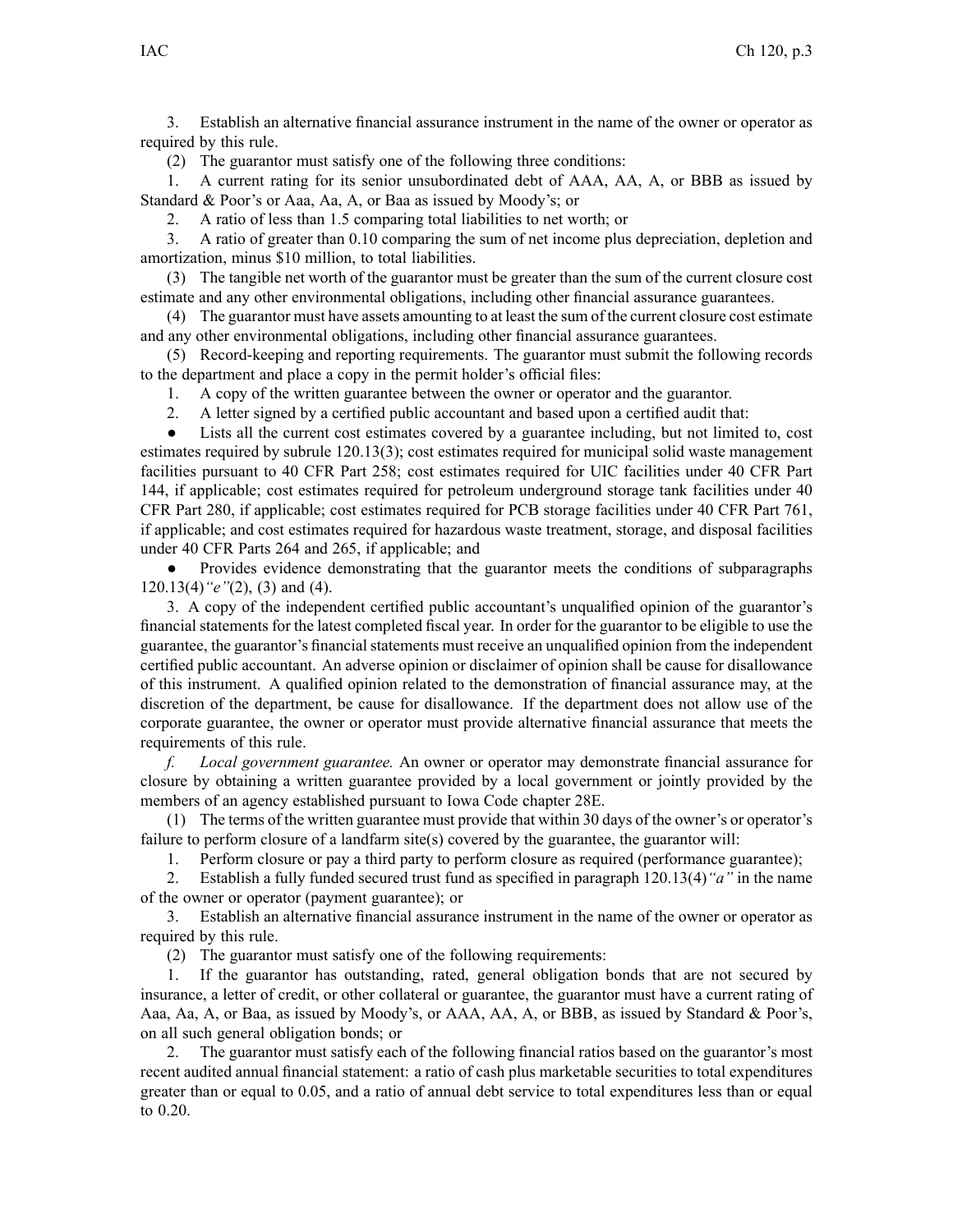(3) The guarantor must prepare its financial statements in conformity with generally accepted accounting principles or other comprehensive basis of accounting and must have its financial statements audited by an independent certified public accountant or the office of the auditor of the state of Iowa. The financial statement shall be in the form prescribed by the office of the auditor of the state of Iowa.

(4) A guarantor is not eligible to assure its obligations if:

1. The guarantor is currently in default on any outstanding general obligation bonds; or

2. The guarantor has any outstanding general obligation bonds rated lower than Baa as issued by Moody's or BBB as issued by Standard & Poor's; or

3. The guarantor operated at <sup>a</sup> deficit equal to 5 percen<sup>t</sup> or more of total annual revenue in each of the pas<sup>t</sup> two fiscal years; or

4. The guarantor receives an adverse opinion or disclaimer of opinion from the independent certified public accountant or office of the auditor of the state of Iowa auditing its financial statement. A qualified opinion that is related to the demonstration of financial assurance may, at the discretion of the department, be cause for disallowance of this mechanism; or

5. The closure costs to be assured are greater than 43 percen<sup>t</sup> of the guarantor's total annual revenue.

(5) The local governmen<sup>t</sup> guarantor must include disclosure of the closure costs assured through the guarantee in its next annual audit repor<sup>t</sup> prior to the initial application of PCS at the landfarm site(s) or prior to cancellation of an alternative financial assurance instrument, whichever is later. For the first year the guarantee is used to assure costs at <sup>a</sup> particular site(s), the reference may instead be placed in the guarantor's official files until issuance of the next available annual audit repor<sup>t</sup> if timing does not permit the reference to be incorporated into the most recently issued annual audit repor<sup>t</sup> or budget. For closure costs, conformance with Governmental Accounting Standards Board Statement 18 ensures compliance with this public notice component.

(6) The local governmen<sup>t</sup> owner or operator must submit to the department the following items:

1. A copy of the written guarantee between the owner or operator and the local governmentserving as guarantor for the closure costs at the landfarm site(s).

2. A copy of the guarantor's most recent annual financial audit repor<sup>t</sup> indicating compliance with the financial ratios required by numbered paragraph 120.13(4)*"f"*(2)"2," if applicable, and the requirements of subparagraphs 120.13(4)*"f"*(3) and (4).

3. A letter signed by the local government's chief financial officer that lists all the current cost estimates covered by the guarantor, as described in subrule 120.13(3); and that provides evidence and certifies that the local governmen<sup>t</sup> meets the conditions of subparagraphs 120.13(4)*"f"*(2), (3), (4) and (5).

## **120.13(5)** *Financial assurance cancellation and permit suspension.*

*a.* A financial assurance instrument may be terminated by the owner or operator only if the owner or operator substitutes alternate financial assurance prior to cancellation, as specified in this rule, or if the owner or operator is no longer required to demonstrate financial responsibility in accordance with this rule.

*b.* A financial assurance instrument shall be continuous in nature until canceled by the financial assurance provider or until the department gives written notification to the owner, operator, and financial assurance provider that the covered site has been properly closed. The financial assurance provider shall give at least 90 days' notice in writing to the owner or operator and the department in the event of any intent to cancel the instrument.

*c.* Within 60 days of receipt of <sup>a</sup> written notice of cancellation of financial assurance by the financial assurance provider, the owner or operator must provide the department an alternative financial assurance instrument. If <sup>a</sup> means of continued financial assurance is not provided within that 60 days, the department shall suspend the permit.

*d.* The owner or operator shall perform proper closure within 30 days of the permit suspension. For the purpose of this rule, "proper closure" means completion of all items pursuan<sup>t</sup> to rule 120.12(455B) and subrule 120.13(3).